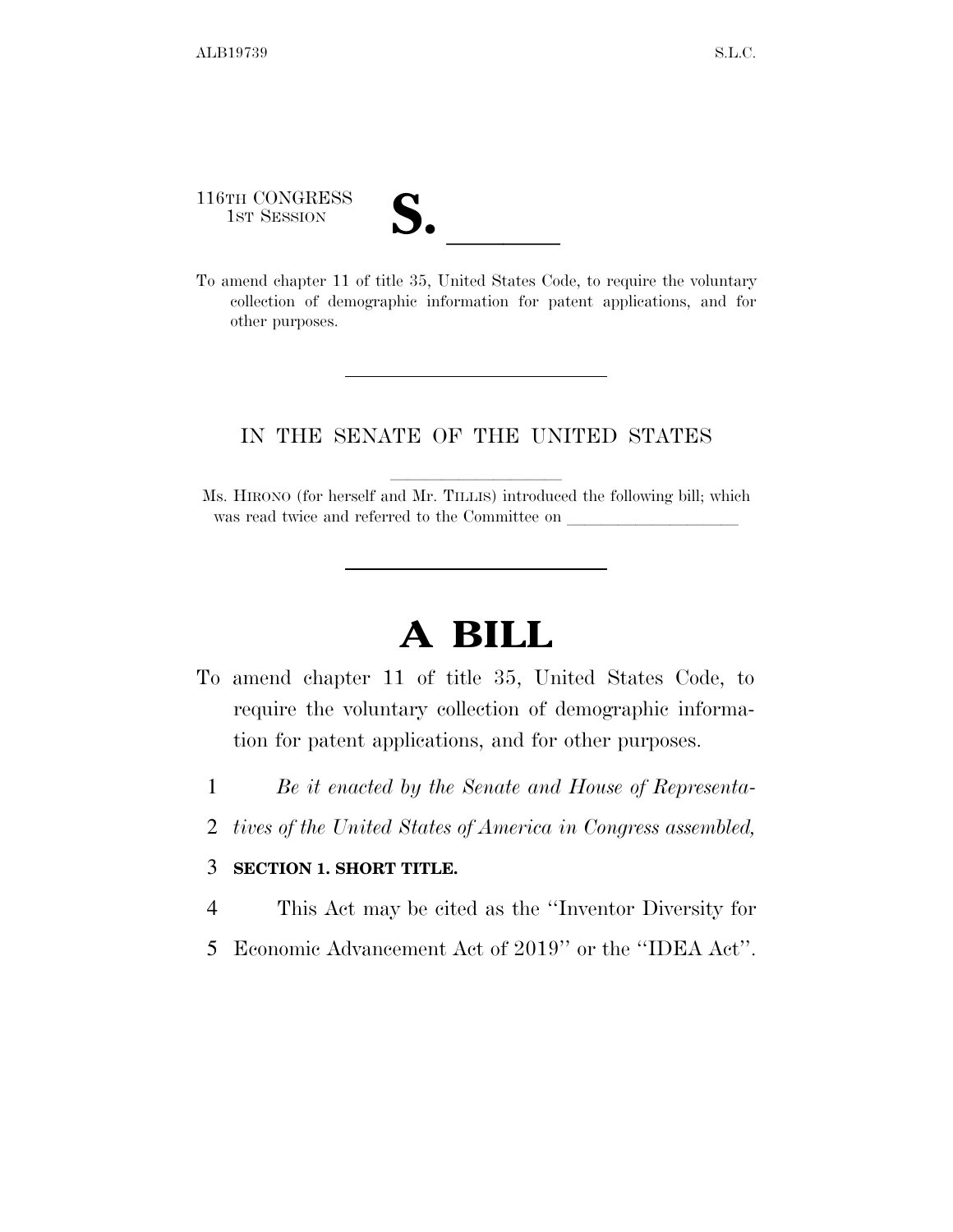## **SEC. 2. COLLECTION OF DEMOGRAPHIC INFORMATION FOR PATENT APPLICATIONS.**

 (a) AMENDMENT.—Chapter 11 of title 35, United States Code, is amended by adding at the end the fol-lowing new section:

### **''§ 124. Collection of demographic information for patent applications**

8 "(a) VOLUNTARY COLLECTION.—The Director shall provide for the collection of demographic information, in- cluding gender, race, ethnicity, national origin, sexual ori- entation, age, military or veterans status, disability (as de- fined in section 3 of the Americans with Disabilities Act of 1990 (42 U.S.C. 12102)), education level attained, and income level, related to each inventor listed with an appli- cation for patent, that may be submitted voluntarily by that inventor.

 ''(b) ACCESS TO INFORMATION.—Any information submitted under subsection (a) shall be kept confidential and separate from the application for patent. The Director shall establish appropriate procedures to ensure the con- fidentiality of any information submitted under subsection (a) and to ensure that demographic information is not in-cluded when the application for patent is examined.

 ''(c) PUBLICATION OF DEMOGRAPHIC INFORMA-TION.—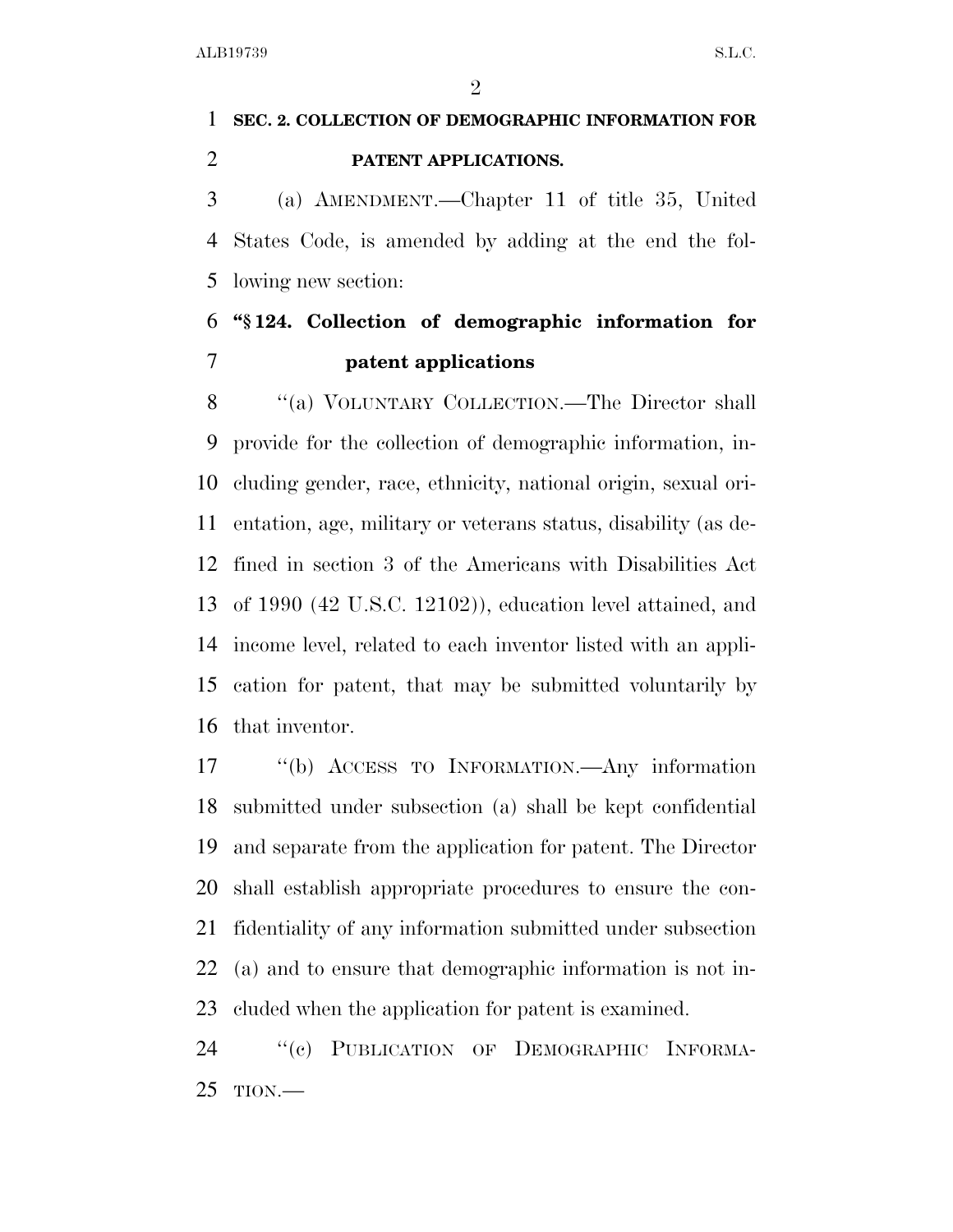| $\mathbf{1}$   | "(1) REPORT REQUIRED.—Not later than Jan-              |
|----------------|--------------------------------------------------------|
| $\overline{2}$ | uary 31 of each year, the Director shall publish a re- |
| 3              | port that includes, except as provided in paragraph    |
| $\overline{4}$ | $(2)$ , the following:                                 |
| 5              | "(A) The total number of patent applica-               |
| 6              | filed during the previous year<br>tions                |
| 7              | disaggregated by demographic information de-           |
| 8              | scribed in subsection (a) and by class number          |
| 9              | and title.                                             |
| 10             | "(B) The total number of patents issued                |
| 11             | during the previous year disaggregated by de-          |
| 12             | mographic information described in subsection          |
| 13             | (a) and by class number and title.                     |
| 14             | "(2) PRIVACY.—Personally identifying informa-          |
| 15             | tion may not be included in the report described in    |
| 16             | $\frac{1}{2}$ paragraph $(1)$ .                        |
| 17             | "(3) FORMAT.—The report described in para-             |
| 18             | graph (1) shall be made available in a format that     |
| 19             | allows the demographic information to be cross-tab-    |
| 20             | ulated to review subgroups.                            |
| 21             | "(4) DATA AVAILABILITY.—The Director shall             |
| 22             | make the data underlying the report described in       |
| 23             | paragraph (1) publicly available online in a format    |
| 24             | that is sortable by demographic information de-        |
| 25             | scribed in subsection (a), class number, and title.    |